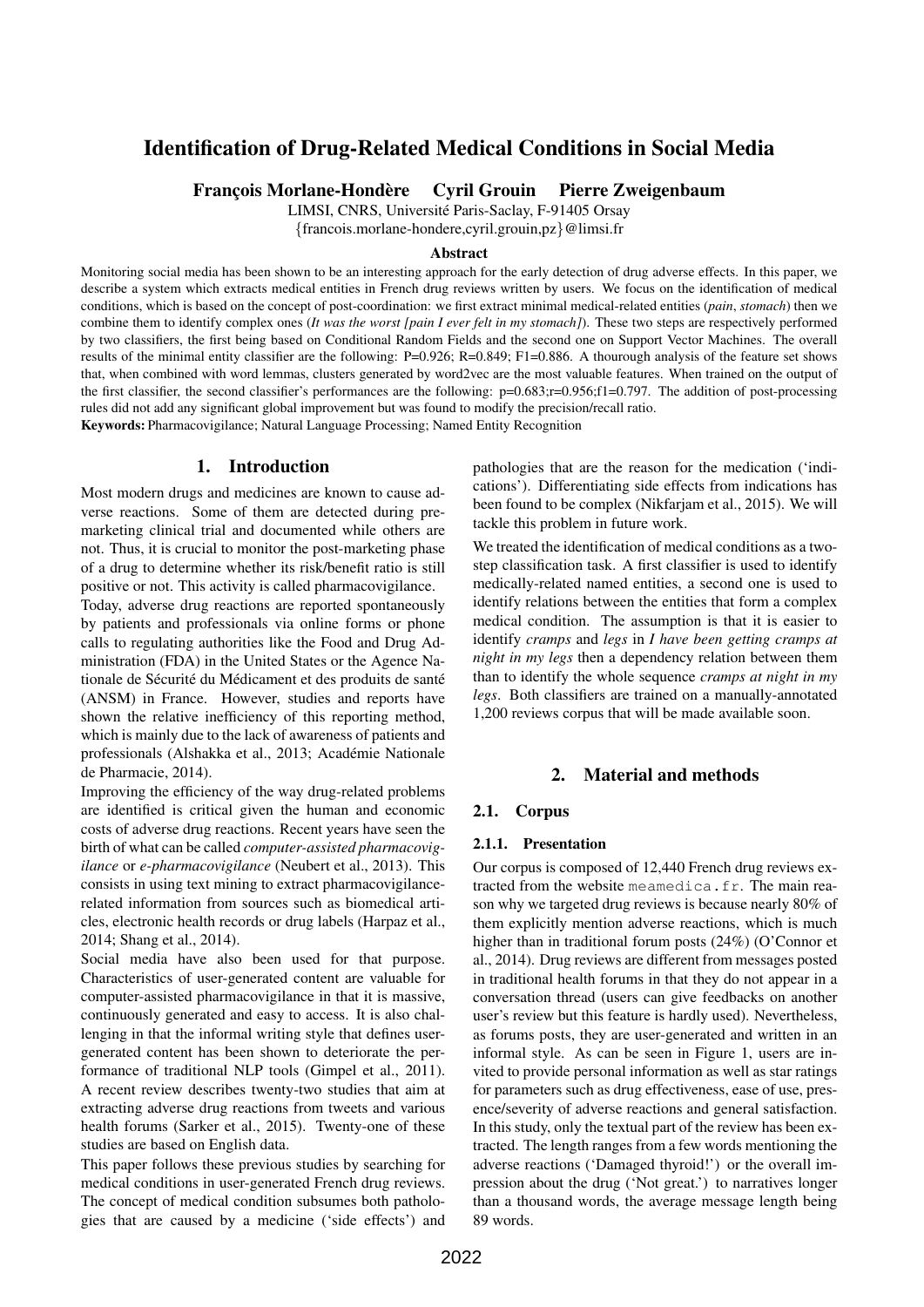| 06/10/2015<br>Homme, 53<br>ans                                                                                                                            | Imovane (zopiclone)<br>Pas dans la liste | Satisfaction générale<br>大大大大大                                                                                                                                                                |  |  |
|-----------------------------------------------------------------------------------------------------------------------------------------------------------|------------------------------------------|-----------------------------------------------------------------------------------------------------------------------------------------------------------------------------------------------|--|--|
| Ce médicament me donne des ulcères<br>buccaux à répétition et la bouche sèche.<br>De plus une sensation de fatigue se fait<br>sentir en fin d'après midi. |                                          | Satisfaction sur<br><del>standardi</del> sin de<br>Efficacité<br><b>State Control</b><br><b>Effets secondaires</b><br>Gravité effets secondaires <b>A A A</b> A<br>*****<br>Facilité d'emploi |  |  |
|                                                                                                                                                           |                                          |                                                                                                                                                                                               |  |  |

Figure 1: A drug review posted on meamedica.fr

### 2.1.2. Annotations

We chose to annotate 1,200 randomly selected reviews, which is slightly higher than the amount of annotated data used in similar studies (Sarker et al., 2015). Annotations were made using the BRAT annotation tool (Stenetorp et al., 2012). A set of 100 reviews has been annotated in duplicate by two humans (the first two authors of the paper). We computed an inter-annotator agreement between annotations produced by both annotators. The high agreement  $(kappa = 0.825)$  suggests that this task can be reliably performed by a single annotator. As a consequence, the remaining 1,100 reviews were annotated by only one human. Figure 2 presents the corpus production process.



Figure 2: Corpus constitution

The annotation process followed a two-fold strategy. First, we annotated in the corpus all the occurrences of 16 semantic classes inspired from the UMLS Metathesaurus (Bodenreider, 2004), as presented in the guidelines we defined. These classes can be broken into three groups:

- drug-related information: CHEMICALS OR DRUGS, CONCENTRATION, DOSAGE, MODE (galenic formulation);
- clinical information: ANATOMY (body parts, including fluids and tissues), DISORDERS (diseases), FUNC-TION (functions of the human body like breathing or hearing), GENES/PROTEINS, MEDICAL PROCEDURE, SIGN OR SYMPTOM;

| class                | train | test | ratio |
|----------------------|-------|------|-------|
| <b>SIGNSYMPTOM</b>   | 3862  | 310  | 12.5  |
| <b>ANATOMY</b>       | 2085  | 137  | 15.2  |
| <b>CHEMICAL</b>      | 2085  | 155  | 13.5  |
| <b>DURATION</b>      | 1318  | 99   | 13.3  |
| <b>DISORDERS</b>     | 1100  | 88   | 12.5  |
| <b>FUNCTION</b>      | 947   | 75   | 12.6  |
| PROCEDURE            | 739   | 64   | 11.5  |
| <b>JOB</b>           | 670   | 61   | 11.0  |
| <b>DOSAGE</b>        | 584   | 59   | 9.9   |
| <b>TIME</b>          | 439   | 60   | 7.3   |
| <b>DATE</b>          | 393   | 35   | 11.2  |
| <b>FREOUENCY</b>     | 332   | 29   | 11.4  |
| <b>MODE</b>          | 311   | 28   | 11.1  |
| <b>CONCENTRATION</b> | 114   | 9    | 12.7  |
| WEIGHT               | 86    | 5    | 17.2  |
| <b>GENE</b>          | 19    | 3    | 6.3   |

Table 1: Number of annotated entities of each semantic classes in the train and test corpus

• complementary information: JOB, WEIGHT and temporal information (DATE, TIME, DURATION, FRE-QUENCY).

The number of entities annotated for each class is shown in Table 1. Although some of those classes are not directly related to medical conditions, dosage, concentration, mode, weight and time-related information are very important in that they can be potential indicators of drug misuse.

To make the manual annotation process easier, we used a pre-annotation method consisting in bootstrapping our classifier (section 2.3.) with the 100 first annotated messages, then pre-annotating the 100 next ones, which were in turn, after manual validation, added to the training set, etc. This step was performed until the quality of the pre-annotation was found acceptable.

Then, we annotated *expansion relations*, which are defined as syntactico-semantic dependencies between pathologies (DISORDERS/SIGN OR SYMPTOM) and their objects or locations (ANATOMY, FUNCTION). Exemples of such relations are given in Figure 3: *baisse* ('lapse') is linked to *concentration* ('focus'), *coloration* ('colouration') to *urine* ('urine'), *douleur* ('pain') to *dos* ('back'). 2,426 expansion relations have been annotated.

#### 2.2. Pre-processing

One of the main problems with user-generated content is that it is prone to spelling errors and erroneous syntactic structures, which negatively affect the performance of NLP tools such as parsers. However, it has been shown that simple transformations could increase significantly the performances of parsers on forum posts (Foster, 2010).

Thus, in order to improve the parsing of our corpus, we extracted the most frequent unknown words in a tagged 17.5 million word health forum<sup>1</sup> corpus—the 'Atoute corpus'—and wrote a set of 80 rules to replace them with their normalized forms. Most of the rules are designed

<sup>1</sup>http://www.atoute.org/n/forum/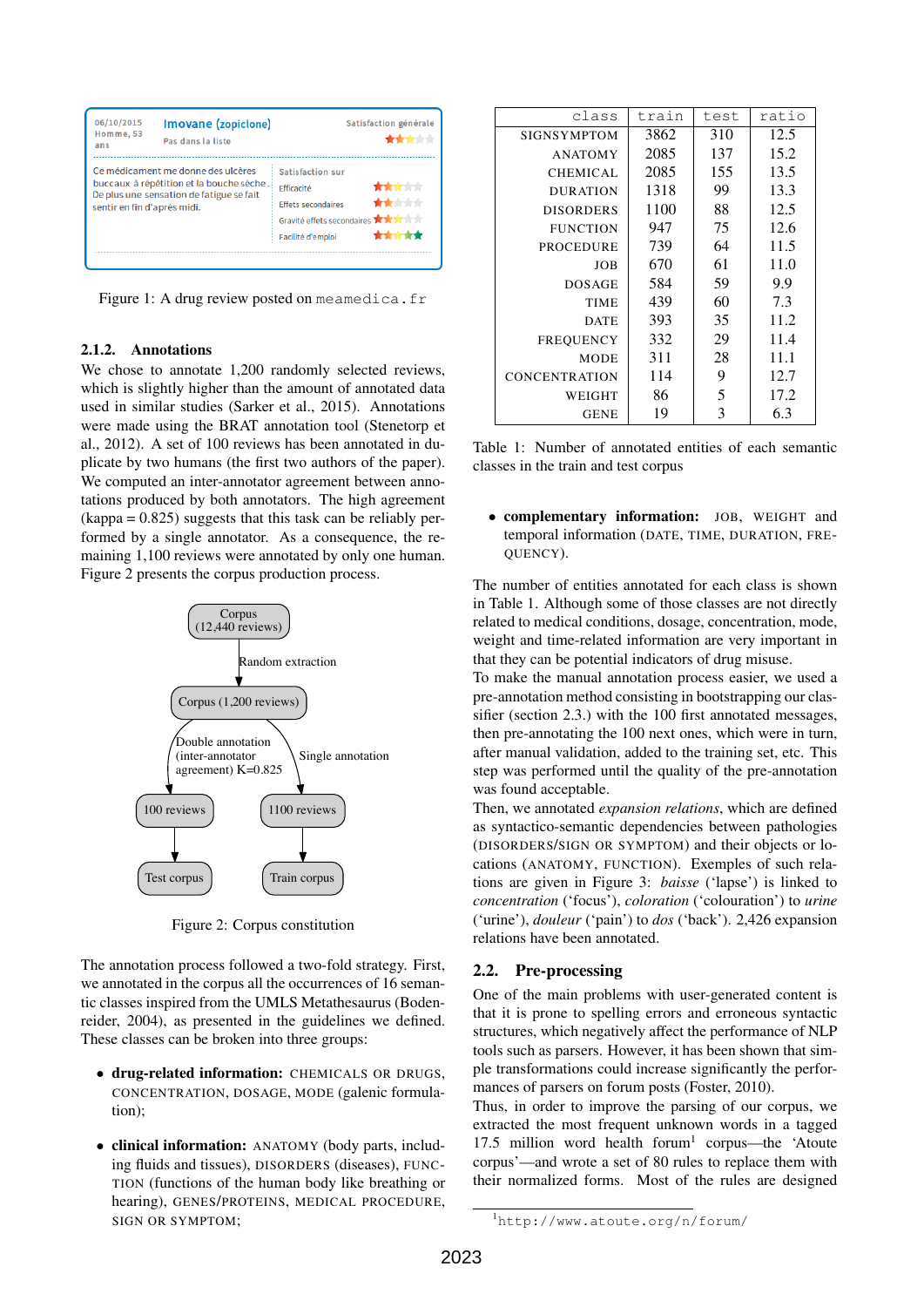

Figure 3: Excerpt of an annotated message.

to target function words  $(ca \rightarrow ca, ki \rightarrow qui, pr \rightarrow pour)$ but some lexical words are also replaced (*pb*→*probleme `* , *ad*→*antidepresseur ´* , *pds*→*prise de sang*). This corpus was then parsed using the Talismane parser (Urieli, 2013).

# 2.3. Entity extraction

Because of their good performance for sequence labelling. Conditional Random Fields (CRFs) (Lafferty et al., 2001) have been widely used in named entity recognition tasks. In this study, we used the CRF-based Wapiti toolkit (Lavergne et al., 2010) trained on 1,100 annotated messages (the 100 remaining ones being used as a test set).

The classification is based on the following sets of features (features followed by an asterisk have been used in conjunction with all other features):

- lemmas:
	- current\*, previous\* and next\* lemma alone;
	- lemma bigrams.
- current\*, previous and next part of speech;
- syntactic function\*;
- token's length\* (in characters);
- the presence of a number in the token\*;
- token's case  $(MM = \text{all} \text{ letter uppercase}, \text{mm} = \text{all} \text{ let}$ ters lowercase,  $Mm =$  first letter uppercase);
- token's Soundex code. Soundex is an algorithm that indexes words based on their phonetic properties. Thus, words that sound similar have similar values. This can be used to identify words' variations or misspellings (Kondrak and Dorr, 2004). For example, *arythmie* and *arytmie* share the Soundex code A635;
- lemma's three initial and final characters (the lemma must be at least five characters long). If no lemma could be identified, this applies to the token;
- the presence of the current and the three previous lemmas in:
	- a hand-picked list of cause/consequence markers (*effect*, *result*, *responsible*);
	- a semi-automatically extracted list of drugintroducing verbs like *take* or *swallow* (Morlane-Hondère et al., 2015).
- the presence of the lemma in a hand-picked list of temporal markers (*often*, *daily*, *morning*);
- the lemma's clusters identifiers<sup>\*</sup>. Word clustering consists in making  $n$  groups of words according to their distribution in a corpus, relying on the assumption that words that occur in similar contexts tend to have similar meanings (the 'distributional hypothesis' (Harris, 1954)). Word clusters were generated using the software word2vec (Mikolov et al., 2013) on the lemmatized and lower-cased Atoute corpus. We considered different levels of granularity by generating four models with respectively 100, 200, 400 and 800 clusters (and 3 as window size). As shown by Nikfarjam et al. (2015), this method allows the grouping of similar entities like drugs or symptoms. Table 2 shows some of the semantic groupings generated by word2vec (with 400 clusters) and the label which could be attributed to them. This method is also useful to retrieve spelling variations or misspellings. For example, we found 19 variations of the word *gynécologue* in the same cluster (*gynecolgue ´* , *gynecoloque ´* , *gyneco ´* , *gynecho ´* , *genico ´* , *gyne´*, *gygy*. . . );
- the token appears in a drug list composed of: the 8,691 French entries in the UMLS from the *Pharmacologic substance* semantic type, 9064 terms found in the list of generic drugs<sup>2</sup> provided by the French pharmacovigilance agency (ANSM), 10,870 drug names extracted from EurekaSanté, a French online dictionary of drugs<sup>3</sup> providing general information on drugs, the list of the  $100$  more prescribed drugs in France<sup>4</sup>;
- the current, two previous and two next lemma's UMLS semantic class.

### 2.4. Relation extraction

We then used support vector machines (SVM) as implemented in the LibSVM software (Chang and Lin, 2011) to identify expansion relations between the different components of a medical condition. We generated all possibles expansion relations between the DISORDERS, SIGN OR SYMPTOM, ANATOMY and FUNCTION entities in a 7 words window (this value was found to be best in terms of precision/recall). The goal of the SVM is to decide, for each

<sup>2</sup>http://ansm.sante.fr/var/ansm\

\_site/storage/original/text/

<sup>97</sup>b3c42da571c69da1e837f759076675.txt

<sup>3</sup>http://www.eurekasante.fr/medicaments/ alphabetique.html

<sup>4</sup>http://www.doctissimo.fr/asp/

medicaments/les-medicaments-les-plus-prescrits. htm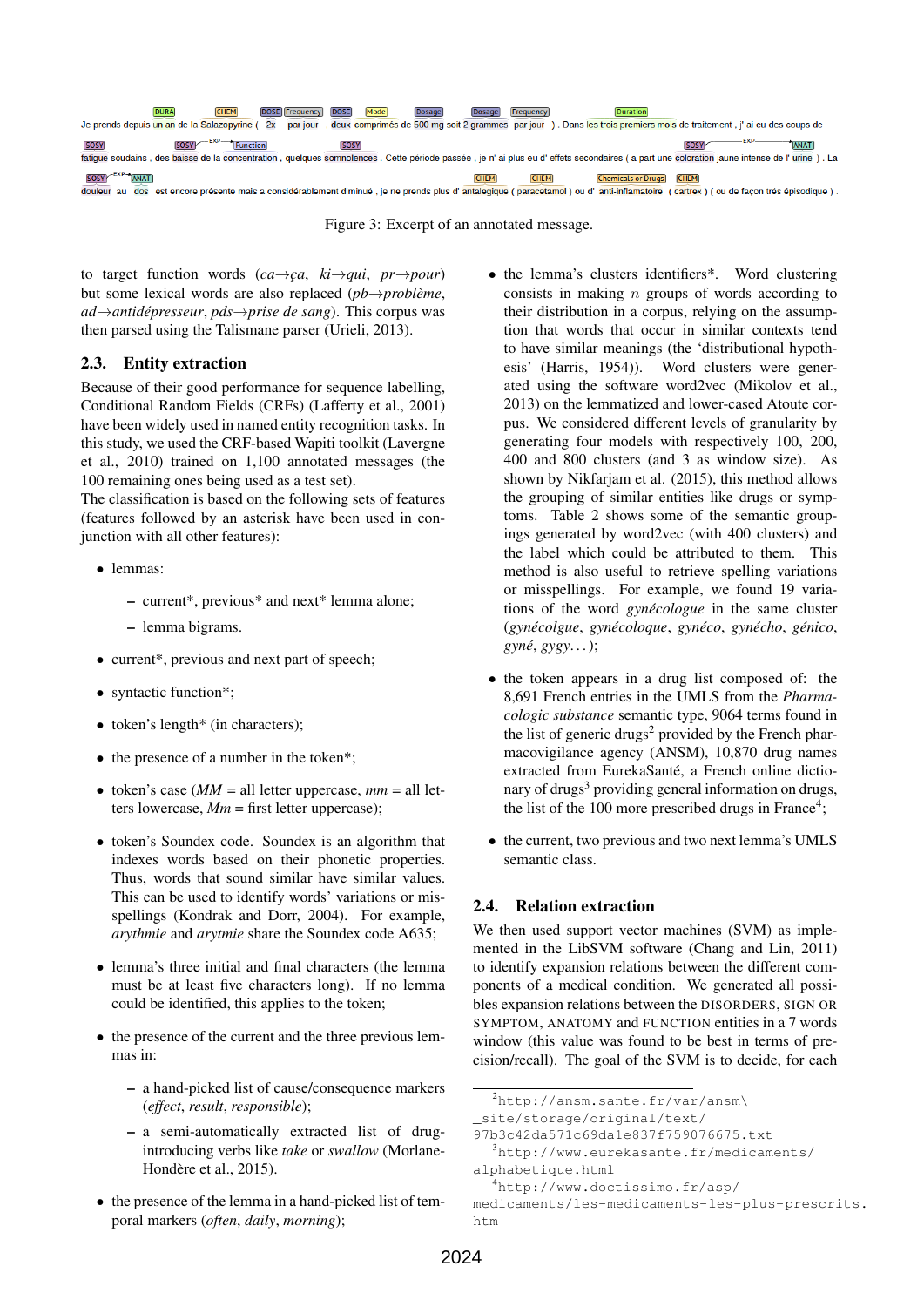| cluster label               | size | members                                                             |  |
|-----------------------------|------|---------------------------------------------------------------------|--|
| 107<br>drug names           |      | melodia, utrogestan, zoely, evepar, desobel, triella                |  |
| medical exams               | 133  | cytoponction, électro-encéphalogramme, ostéodensitométrie           |  |
| medical intervention        | 109  | hépatectomie, mastectomie, pontage, laparoscopie, lithotricie [sic] |  |
| quantities/measures         | 188  | 2ml, 60g, microgrammes, 225mgr, 68kg, 1m64                          |  |
| semantic field of pregnancy | 51   | amniocentèse, extra-uterine, fiv, grossese, insémination            |  |
| food                        | 163  | biscuit, steak, tomate, chocolat, mayonnaise                        |  |

Table 2: Examples of semantic groupings generated by word2vec

pair of entities, whether or not it is linked by an *expansion* relation.

The model was trained on the relations manually annotated in the 1,100 messages used by the first classifier. This second classifier was trained using the following features:

- length of the span between the two linked entities (in number of words);
- parts of speech of the linked entities;
- parts of speech of the words in the span;
- annotations of the linked entities;
- parts of speech of the words in the span;
- syntactic functions of the linked entities.

Post-processing rules are used to refine the results provided by the SVM. For exemple, one of the rules automatically assigns the value FALSE to relations between two words separated by punctuation marks like periods, colons, semicolons, etc.

# 3. Results

In order to evaluate the features used in the CRF, we trained a series of models based on two feature sets: lemma unigrams and bigrams—which were used as a baseline—and each one of the remaining 13 features. By measuring the predictive power of each feature in a minimal model, we were able to identify the features which may have a positive or negative impact on the overall performance. The overall f1 scores obtained by each of these models are given sorted in ascending order—in table 3.

We then measured the ability of the SVM classifier to identify the 160 expansion relations of the test set. In a first setting, the SVM model is applied on the output of the CRF. In the second setting, we used the manual annotations as an input for the SVM. The application of the model on an imperfect automatically-generated annotation and a manual one allows us to measure the performance loss that can be attributed to the quality of the input or to the SVM itself. The results are provided in Table 5.

# 4. Discussion

# 4.1. Entity extraction

We can see in Table 3 that only the combination of drugintroducing verbs and lemmas gives a lower score than lemmas alone. Temporal markers have no influence on the baseline. Word clusters are the feature which give the best

|                               | feature                  | f1    | diff     |
|-------------------------------|--------------------------|-------|----------|
| lemma                         |                          | 0.789 |          |
| π                             | + drug-introducing verbs | 0.786 | $-0.003$ |
| $\mathbf{H}$                  | + temporal markers       | 0.789 | 0.000    |
| $\mathbf{H}$                  | + part of speech         | 0.792 | $+0.003$ |
| $\mathbf{u}$                  | + consequence markers    | 0.793 | $+0.004$ |
| π                             | + presence of a number   | 0.794 | $+0.005$ |
| $^{\prime\prime}$             | + case                   | 0.799 | $+0.010$ |
| π                             | + syntactic function     | 0.805 | $+0.016$ |
| $\mathbf{H}$                  | + token length           | 0.805 | $+0.016$ |
| $^{\prime\prime}$             | + semantic class         | 0.809 | $+0.020$ |
| $^{\prime\prime}$             | + drug list              | 0.811 | $+0.022$ |
| $\mathbf{H}$                  | + Soundex code           | 0.827 | $+0.038$ |
| $\mathbf{H}$                  | $+$ prefix/suffix        | 0.839 | $+0.050$ |
| $^{\prime\prime}$             | + clusters               | 0.852 | $+0.063$ |
| all                           |                          | 0.881 | $+0.092$ |
| - drug-introducing verbs<br>π |                          | 0.886 | $+0.097$ |

Table 3: Predictive power of the features used in the CRF

| class                | p     | r     | f1    |
|----------------------|-------|-------|-------|
| JOB                  | 1.000 | 0.983 | 0.991 |
| MODE                 | 1.000 | 0.964 | 0.981 |
| <b>ANATOMY</b>       | 0.962 | 0.941 | 0.952 |
| <b>CHEMICAL</b>      | 0.979 | 0.922 | 0.950 |
| <b>DURATION</b>      | 0.956 | 0.888 | 0.921 |
| TIME                 | 0.912 | 0.866 | 0.888 |
| <b>SIGNSYMPTOM</b>   | 0.890 | 0.838 | 0.863 |
| PROCEDURE            | 0.925 | 0.781 | 0.847 |
| <b>DOSAGE</b>        | 0.844 | 0.830 | 0.837 |
| <b>DATE</b>          | 0.875 | 0.800 | 0.835 |
| <b>FUNCTION</b>      | 0.932 | 0.733 | 0.820 |
| <b>DISORDERS</b>     | 0.915 | 0.738 | 0.817 |
| <b>FREQUENCY</b>     | 0.875 | 0.724 | 0.792 |
| WEIGHT               | 1.000 | 0.600 | 0.750 |
| <b>CONCENTRATION</b> | 0.500 | 0.333 | 0.400 |
| <b>GENE</b>          | 0.000 | 0.000 | 0.000 |
| overall              | 0.926 | 0.849 | 0.886 |

Table 4: Precision, recall and f1 score obtained for each class

| input      | method             | r     |       | f 1   |
|------------|--------------------|-------|-------|-------|
| <b>CRF</b> | SVM alone          | 0.683 | 0.956 | 0.797 |
| output     | $SVM + post-proc.$ | 0.746 | 0.881 | 0.808 |
| Gold       | SVM alone          | 0.724 | 0.969 | 0.829 |
| annotation | $SVM + post-proc.$ | 0.770 | 0.900 | 0.830 |

Table 5: Precision, recall and f1 score obtained by the SVM with and without post-processing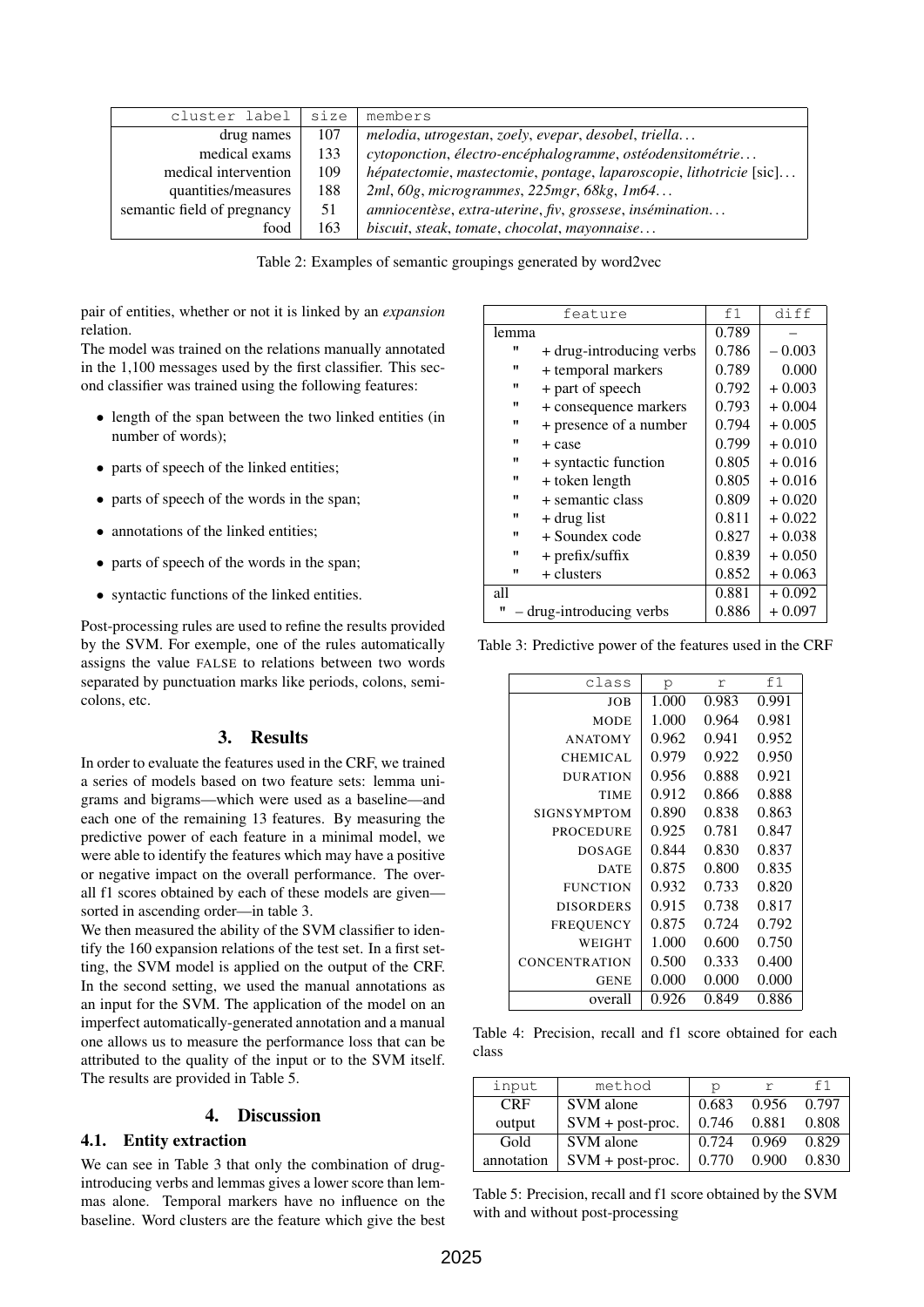results in combination with lemmas, which supports the results obtained by Nikfarjam et al. (2015).

The best score is achieved by a model made of all the features but drug-introducing verbs. These verbs were semiautomatically extracted from the Atoute corpus in a previous study (Morlane-Hondère et al., 2015) on the basis that they are prone to be used when users write about their medication: *il m'a prescrit du Roaccutane 20 mg* ('I have been prescribed Roaccutane 20 mg'), *je suis passe´ au Cymbalta*  $(T$  switched to Cymbalta'). We made the assumption that this feature would benefit to the extraction of CHEMICAL entities—especially the misspelled ones— but the addition of this feature decreases the efficiency of the classifier, both at the global scale and for the CHEMICAL class. One explanation is that some of these verbs (*prendre* 'take', *donner* 'give', etc.) are too polysemous and should be disambiguated for the feature to be discriminative.

Although other features like parts of speech or consequence markers bring no significant improvement, we decided to keep them in the final model as their predictive power may increase in combination with other features.

Best performing model's performances for each class are given in table 4. Classes are sorted according to the decreasing f1 score. Except from the three classes with less than 10 occurrences in the test corpus—WEIGHT, CONCEN-TRATION and GENE—all the classes have a f1 score approaching or higher than 0.800.

# 4.2. Expansion relation extraction

Results in Table 5 show that the f1 score difference between the model trained on the CRF output and the model trained on the gold annotation is 0.032. The difference is smaller (0.022) between the post-processed results. The post-processing appears to have only a small impact on the f1 scores of both models. However, their precision/recall ratio increases from 0.71 to 0.85 (CRF input) and to 0.75 to 0.85 (gold annotation). This means that the post-processing patterns tend to balance the precision/recall ratio by filtering out a nearly equal amount of false and true positives.

# 5. Conclusion

We developed a classification system to extract medical conditions and complementary medical-related information in French drug reviews. It was trained on a soon to be available manually-annotated French drug reviews corpus.

This system followed a two-step procedure. The first step consisted in using a CRF classifier trained on manuallyannotated data to identify various medical entities. The second one was used to identify relations between the entities extracted by the CRF to extract complex medical conditions. The good results of the CRF for the four classes used in the second step—ANATOMY, SIGNSYMPTOM, FUNC-TION and DISORDERS—allowed the SVM to perform quite well (0.033 below the performances of the same model with gold annotation as input). We also showed that the use of post-processing patterns would not lead to a substantial increase but would be useful to balance the precision/recall ratio.

# Acknowledgement

This work was supported by the ANSM (French National Agency for Medicines and Health Products Safety) through the Vigi4MED project under grant #ANSM-2013-S-060.

# 6. References

- Académie Nationale de Pharmacie. (2014). Rapport et recommandation sur la facilitation de la notification directe d'effets indésirables par les patients.  $h \text{ttp}:$ // www.acadpharm.org/dos\_public/GTNotif\_ Patients\_Rap\_VF\_2015.01.22.pdf [Last visited on 10/19/2015].
- Alshakka, M. A., Ibrahim, M. I. M., and Hassali, M. A. A. (2013). Do health professionals have positive perception towards consumer reporting of adverse drug reactions? *J Clin Diagn Res*, 7(10):2181–5.
- Bodenreider, O. (2004). The Unified Medical Language System (UMLS): Integrating biomedical terminology. *Nucleic Acids Research*, 32.
- Chang, C.-C. and Lin, C.-J. (2011). LIBSVM: A library for support vector machines. *ACM Trans Intell Syst Technol*, 2:27:1–27:27.
- Foster, J. (2010). "cba to check the spelling" investigating parser performance on discussion forum posts. In *Proc of HLT*, pages 381–384, Los angeles, CA.
- Gimpel, K., Schneider, N., O'Connor, B., Das, D., Mills, D., Eisenstein, J., Heilman, M., Yogatama, D., Flanigan, J., and Smith, N. A. (2011). Part-of-speech tagging for Twitter: Annotation, features, and experiments. In *Proc of HLT*, pages 42–47, Portland, OR.
- Harpaz, R., Callahan, A., Tamang, S., Low, Y., Odgers, D., Finlayson, S., Jung, K., LePendu, P., and Shah, N. (2014). Text mining for adverse drug events: the promise, challenges, and state of the art. *Drug Safety*, 37(10):777–790.
- Harris, Z. (1954). Distributional structure. *Word*, 10(23):146–162.
- Kondrak, G. and Dorr, B. (2004). Identification of confusable drug names: A new approach and evaluation methodology. In *Proc of Coling*, Geneva, Switzerland.
- Lafferty, J. D., McCallum, A., and Pereira, F. C. N. (2001). Conditional Random Fields: Probabilistic models for segmenting and labeling sequence data. In *Proc of ICML*, pages 282–9, Williamstown, MA.
- Lavergne, T., Cappé, O., and Yvon, F. (2010). Practical very large scale CRFs. In *Proc of ACL*, pages 504–513, Uppsala, Sweden.
- Mikolov, T., Chen, K., Corrado, G., and Dean, J. (2013). Efficient estimation of word representations in vector space. *CoRR*, abs/1301.3781.
- Morlane-Hondere, F., Grouin, C., and Zweigenbaum, P. `  $(2015)$ . Étude des verbes introducteurs de noms de médicaments dans les forums de santé. In Actes de *TALN*, pages 337–343, Caen, France.
- Neubert, A., Dormann, H., Prokosch, H.-U., Bürkle, T., Rascher, W., Sojer, R., Brune, K., and Criegee-Rieck, M. (2013). E-pharmacovigilance: development and implementation of a computable knowledge base to identify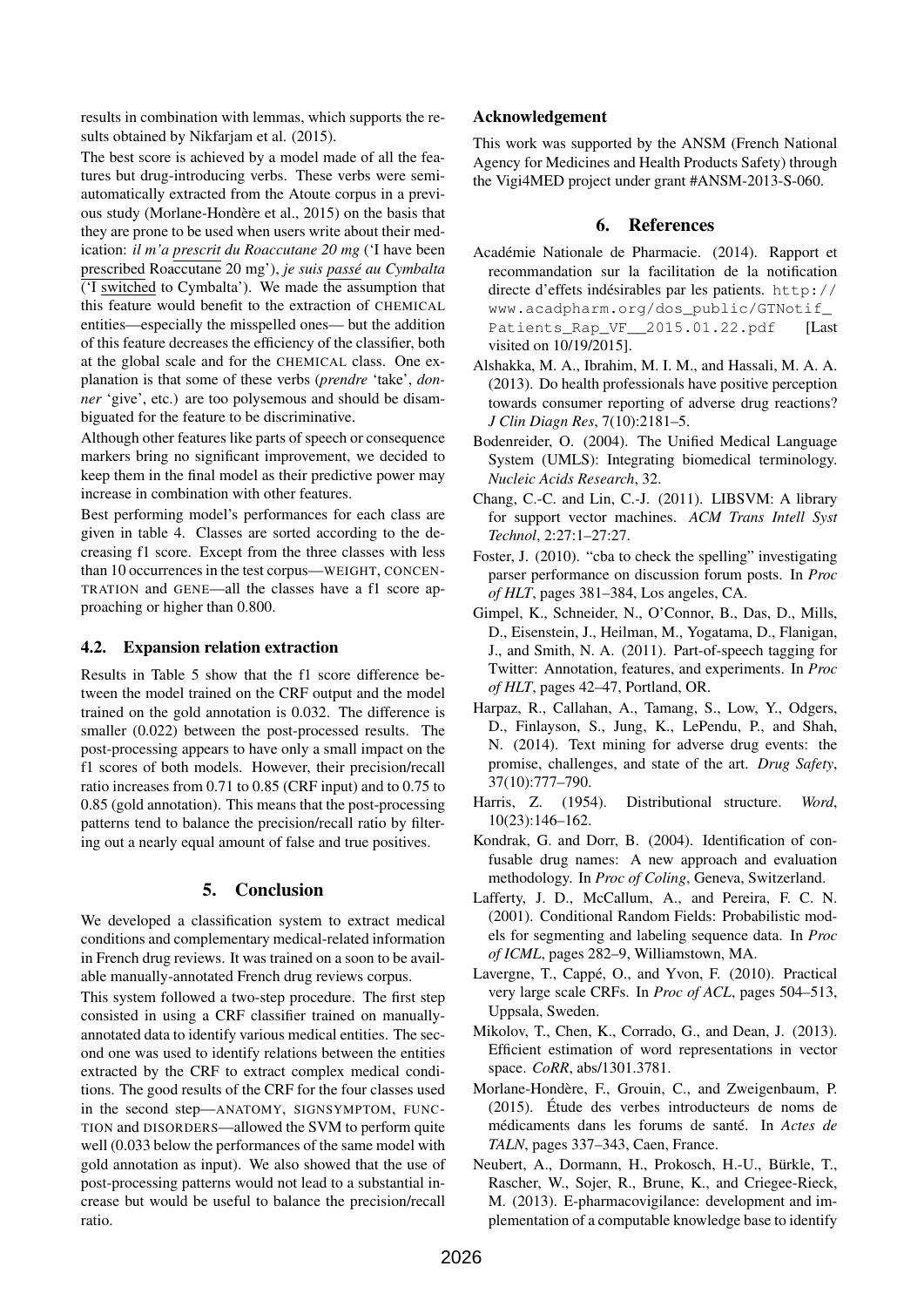adverse drug reactions. *Brit J Clin Pharmacol*, 76:69– 77.

- Nikfarjam, A., Sarker, A., O'Connor, K., Ginn, R., and Gonzalez, G. (2015). Pharmacovigilance from social media: mining adverse drug reaction mentions using sequence labeling with word embedding cluster features. *J Am Med Inform Assoc*, 22(3):671–681.
- O'Connor, K., Pimpalkhute, P., Nikfarjam, A., Ginn, R., Smith, K., and Gonzalez, G. (2014). Pharmacovigilance on Twitter? Mining tweets for adverse drug reactions. In *Proc of AMIA*, Washington, DC.
- Sarker, A., Ginn, R., Nikfarjam, A., O'Connor, K., Smith, K., Jayaraman, S., Upadhaya, T., and Gonzalez, G. (2015). Utilizing social media data for pharmacovigilance: A review. *J Biomed Inform*, 54:202 – 212.
- Shang, N., Xu, H., Rindflesch, T. C., and Cohen, T. (2014). Identifying plausible adverse drug reactions using knowledge extracted from the literature. *J Biomed Inform*, 52:293–310.
- Stenetorp, P., Pyysalo, S., Topic, G., Ohta, T., Ananiadou, ´ S., and Tsujii, J. (2012). BRAT: A web-based tool for NLP-assisted text annotation. In *Proc of EACL Demo*, pages 102–107, Avignon, France.
- Urieli, A. (2013). *Robust French syntax analysis: reconciling statistical methods and linguistic knowledge in the Talismane toolkit*. Ph.D. thesis, Université de Toulouse II le Mirail.

### A Annotation guidelines

In this section, we present the annotation guidelines we used while producing the corpus used in this study. The guidelines is composed of 16 categories which are similar to semantic types from the UMLS.

### A1. Annotation rules

We defined the following set of annotation rules: entities are annotated according to their semantic information; annotations are made on single words as much as possible (except for portions giving useful information, e.g., *wisdom teeth* vs. *teeth*); determiners and prepositions are not annotated, except if they give information (e.g., *from time to time* and not only *time to time*); annotation of all entities, whatever the spelling (e.g., *parcetamol* instead of *paracetamol*).

### A2. Categories

We defined three main kinds of categories:  $(i)$  drug-related information,  $(ii)$  clinical information, and  $(iii)$  additional information such as social data and temporal data.

### A2.1. Drug-related information

Chemical or Drug Drug name, active substance, pharmacological class (including acronyms).

- (1) Actuellement je prends  $\overline{a}$ ✝ ☎ ✆  $\frac{\text{chem}}{\text{Ablify}}$  depuis 2 jours et j'ai déjà perdue 1kg.
- (2) Certains  $\sqrt{1}$ ectums<br>pres à chacun..  $\frac{\text{chem}}{\text{ADO}}$ <sup>5</sup> ont des effets secondaires, pro-

Concentration Concentration of a drug, generally associated with treatment presented as tablet. Concentration must be distinguished from dosage.

(3) J'ai essayé 2 cachets de parcetamol  $\lceil$  $\overline{a}$ Ĭ.  $\frac{\text{conc}}{\text{500}}$  à la codéïne.

Dosage Dosage of a treatment; galenic form must not be annotated as "dosage" but as a "mode".

(4) Mon medecin m'as prescrit du Mediator pour faire ´ chuter mon taux de triglycerine a raison de  $\frac{a}{c}$  $\left(\frac{\text{dose}}{3}\right)$  $\tilde{a}$ ✆ comprimés / jour.

Mode Galenic form of the drug *(tablet, gellule, syrup)*.

- (5) A chaque prise de l' mode ampoule, je suis tombée  $\frac{1}{\pi}$  sans raison quelques heures après, jambe qui se dérobe.
- (6) Mon medecin m'as prescrit du Mediator pour faire ´ chuter mon taux de triglycerine a raison de 3 ✝ ☎ ✆ mode comprimés / jour.

### A2.2. Clinical information

Anatomy All body parts, including fluids and tissues. Remark: annotations are made on both nouns and adjectives.

- (7) Cependant j'ai mon  $\sqrt{a}$  $\overline{\phantom{0}}$  $\frac{\text{anat}}{\sqrt{\text{right}}}$  qui gargouille beaucoup et des  $\overline{C}$ ✝  $\frac{1}{2}$  $\frac{\text{anat} \text{ sellers}}{\text{liquides}}$ .
- $(8)$  Effets secondaires : 24/7 léger mal de anat tête avec de temps en temps de fortes poussées surtout du côté droit du ✞  $\boxed{\text{and} \text{cerveau}}$ .  $^{\bullet}$
- (9) Mais depuis j'ai eut un cancer a la `  $\epsilon$ ✝ anat thyroïde. ✆

Genes Proteins Proteins, lipids, nucleic acids, genes.

(10) Mon medecin m'as prescrit du Mediator pour faire ´ chuter mon taux de Ë ✝ u،<br>۱ ✆  $\frac{\text{prot}}{\text{triglycerine}}$  a raison de 3 comprimés / jour.

Biological Process or Function Natural process or state, or resulting from an activity.

- (11) C'est un médicament pour diabétique et non pour ✝ ✆ func maigrir.
- (12) J'ai du mal a`  $\epsilon$ ✝ ☎ ✆ func respirer la nuit (angoisses ???)
- (13) J'avais régulièrement mal à la tête et je  $\sqrt{2}$ ✝ ☎ ✆ func voyais moins bien.
- (14) Mon medecin m'a prescrit du Kestin, qui me met- ´ tait dans un état second (fatigue, incapacité à me ✝ u<br>V func concentrer ......

 $5$ ADO: anti-diabétique oral (oral anti-diabetic).